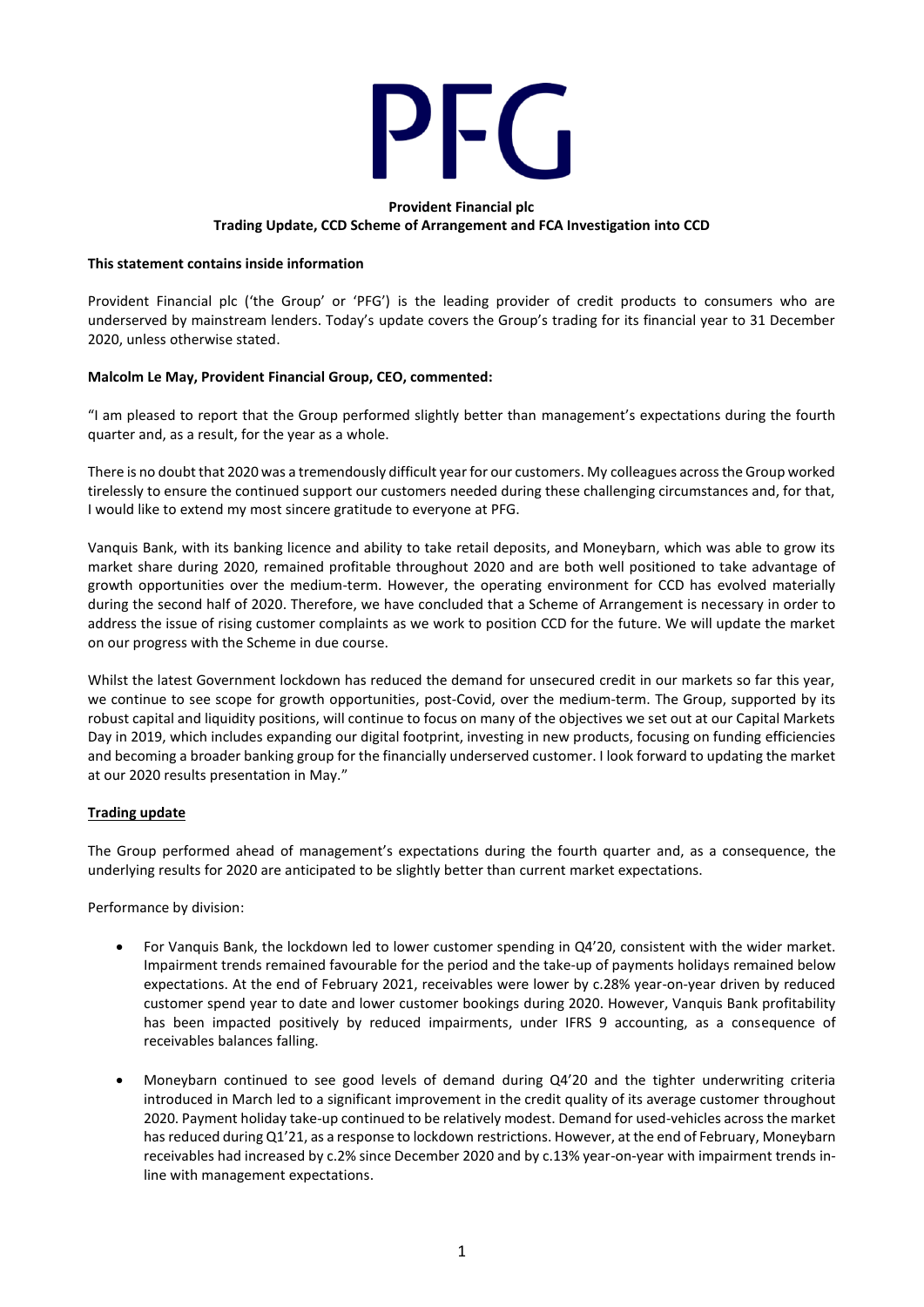- The Consumer Credit Division (CCD) saw reduced lending activity year-on-year during Q4'20 but the collections performance remained strong at approximately 90% of maturities. At the end of December, customer receivables stood at £139m (Q3'20: £140m) and reduced further to £118m at the end of February in-line with management expectations. As previously announced, CCD continued to see increased volumes of customer complaints during Q4'20. As a result, and as part of the ongoing operational review, PFG has decided to pursue a Scheme of Arrangement (the 'Scheme') to protect the interests of all its stakeholders. Separately, CCD has been informed recently by the FCA that it has opened an investigation into certain conduct issues, specifically between February 2020 and February 2021.
- At the end of December 2020, the Group's capital and liquidity positions remained robust. Regulatory capital was £685m and the Group's CET1 ratio stood at 35.0%. Headroom on committed facilities amounted to approximately £145m which is in addition to approximately £830m of liquid resource held by Vanquis Bank.

# **Operational Review of CCD**

In its third quarter trading update, published in November 2020, the Group informed the market that it had initiated an operational review of CCD, to be carried out by Hamish Paton (Managing Director). It was launched in the context of the Group's capital allocation framework with the objective of positioning the Group as a whole to deliver long-term, sustainable returns to shareholders through its range of offerings, whilst continuing to focus on good customer outcomes.

As announced in December, and as part of the operational review, PFG has created a new intermediate holding company to streamline the structure of its operating subsidiaries and ensure that the Group is well-positioned going forward.

Whilst the review is ongoing, it has made it clear that CCD needs to address the issue of rising customer complaint volumes. As previously communicated, CCD was on track to breakeven on a monthly basis during 2020, prior to Covid-19, and prior to customer complaint volumes from Claims Management Companies being driven significantly higher across the high-cost credit market during H2'20. For context, the number of complaints to the Financial Ombudsman Service (FOS) across the home credit market increased by c.200% in H2'20 vs. H1'20. For PFG, this has resulted in payments to customers of c.£25m in H2'20 (H2'19: c.£2.5m) including first response and FOS redress payments. In addition, CCD has processed balance reductions for home credit customers of c.£11m during the same period (H2'19: c.£1.0m).

As part of the operational review, the Group is working on a new customer proposition, which will allow it to serve a broader cohort of customers. It will take into account the most recent sector regulation, as well as the recently published Woolard Review, and will reflect the Group's purpose and commitment to sustainable lending. Further details of this, as well as the conclusions of the operational review, will be provided with the Group's 2020 results in May.

### **Scheme of Arrangement**

The industry dynamics set out above have changed the operating environment materially for CCD during the second half of 2020. When combined with the impact of Covid-19 on its profitability, customer complaints can no longer be treated as part of operating costs. As a result, PFG has decided to pursue a Scheme of Arrangement, under Part 26 of the Companies Act 2006, in relation to potential redress claims arising from customer credit-worthiness complaints based on historic lending at CCD prior to 17 December 2020 ('relevant claims') and has engaged in dialogue with the FCA to get to this point.

If approved, a Scheme will bring certainty for stakeholders and ensure that customers with a legitimate claim get fair access to redress payments. The Group will fund legitimate Scheme claims with £50m and will cover further Scheme related costs estimated at approximately £15m. The total commitment would be met out of PFG's existing resources.

The Group plans to process all outstanding relevant claims, as well as new relevant claims received before the proposed Scheme is sanctioned, under the Scheme, rather than on an ordinary course of business basis. For customers who have not received a Final Response Letter as of today's date, the relevant claims will be processed under the Scheme. For any customer who took out a loan after 17 December 2020 any claims in respect of such a loan will be processed outside of the Scheme. PFG believes that handling all outstanding and new relevant claims pursuant to the proposed Scheme in this manner would ensure a fairer and more equitable outcome for all customers, although redress payments ultimately determined may be significantly less than the amount claimed. The successful implementation of a Scheme is subject to the approval of the requisite majority of customers with redress claims and the sanction of the Court.